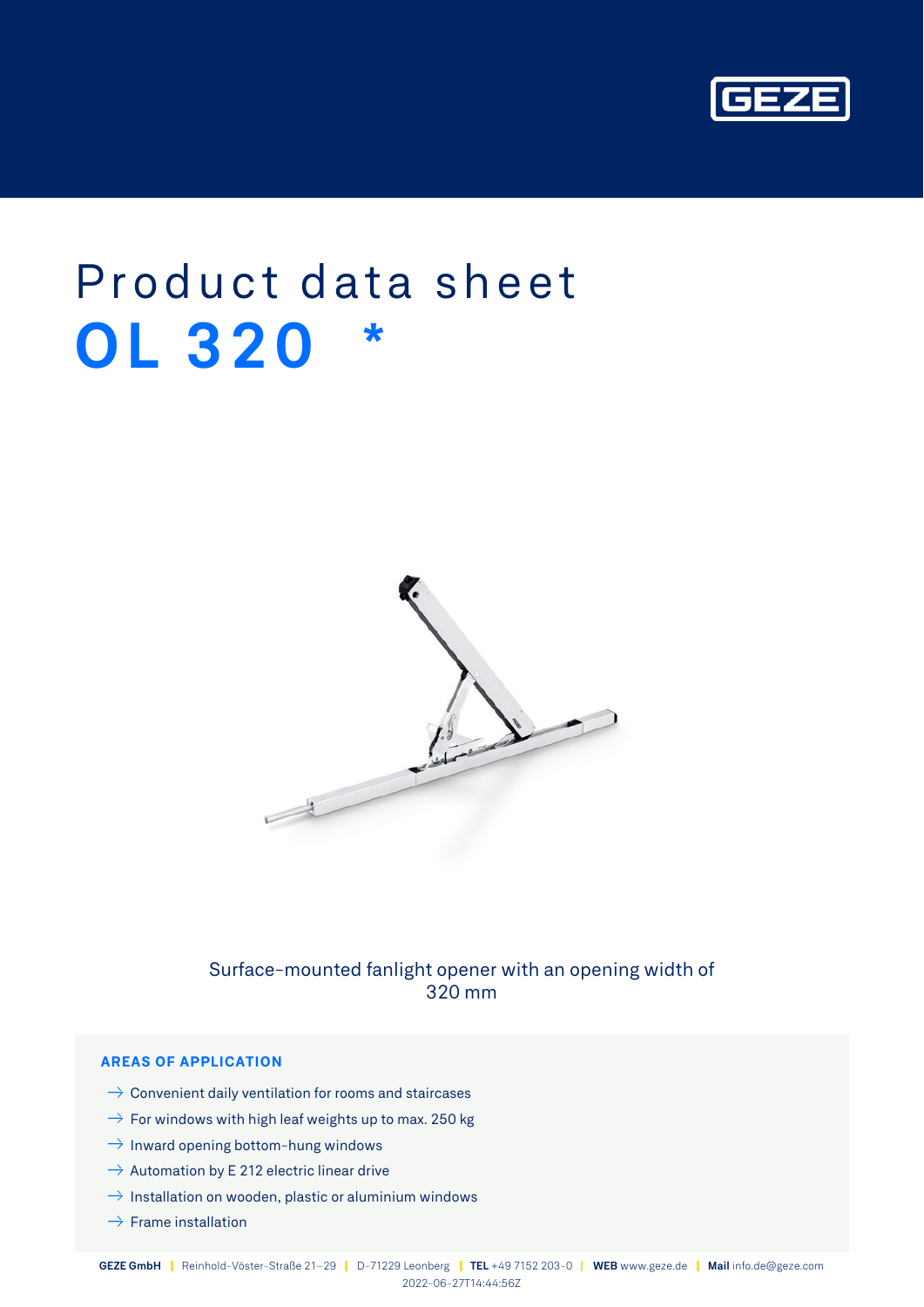

#### **PRODUCT FEATURES**

- $\rightarrow$  Achieves the full opening width of 320 mm for all leaf heights
- $\rightarrow$  The opening width can be adjusted
- $\rightarrow$  Little space necessary thanks to flat design of the scissors
- $\rightarrow$  Safety button on the scissors shows scissors engagement in spherical head of leaf bracket
- $\rightarrow$  Integrated leaf locking mechanism in the scissors ensures secure locking
- $\rightarrow$  Scissor unhooking by pressing the release button facilitates window cleaning from inside and outside
- $\rightarrow$  Unhinging inhibitor offers additional safety
- $\rightarrow$  Lock carrier and additional locking mechanisms increase safety and air-tightness
- $\rightarrow$  The scissors and link arms can be installed from the front
- $\rightarrow$  Leaf bracket fits all overlap heights and materials

#### **TECHNICAL DATA**

| Productname                                       | OL 320 *  |
|---------------------------------------------------|-----------|
| Length                                            | 436 mm    |
| Depth                                             | 65 mm     |
| Height                                            | $26$ mm   |
| Opening width (max.)                              | 320 mm    |
| Leaf width (min.)                                 | 680 mm    |
| Leaf height (min.)                                | 400 mm    |
| Leaf weight (max.)                                | 250 kg    |
| <b>Fitting stroke</b>                             | 70 mm     |
| Adjustable opening width (stroke reduction)       | Dependent |
| Leaf locking mechanism integrated in the scissors | Yes       |
| Scissor unhooking by release button               | Yes       |
| Unhinging inhibitor                               | Yes       |